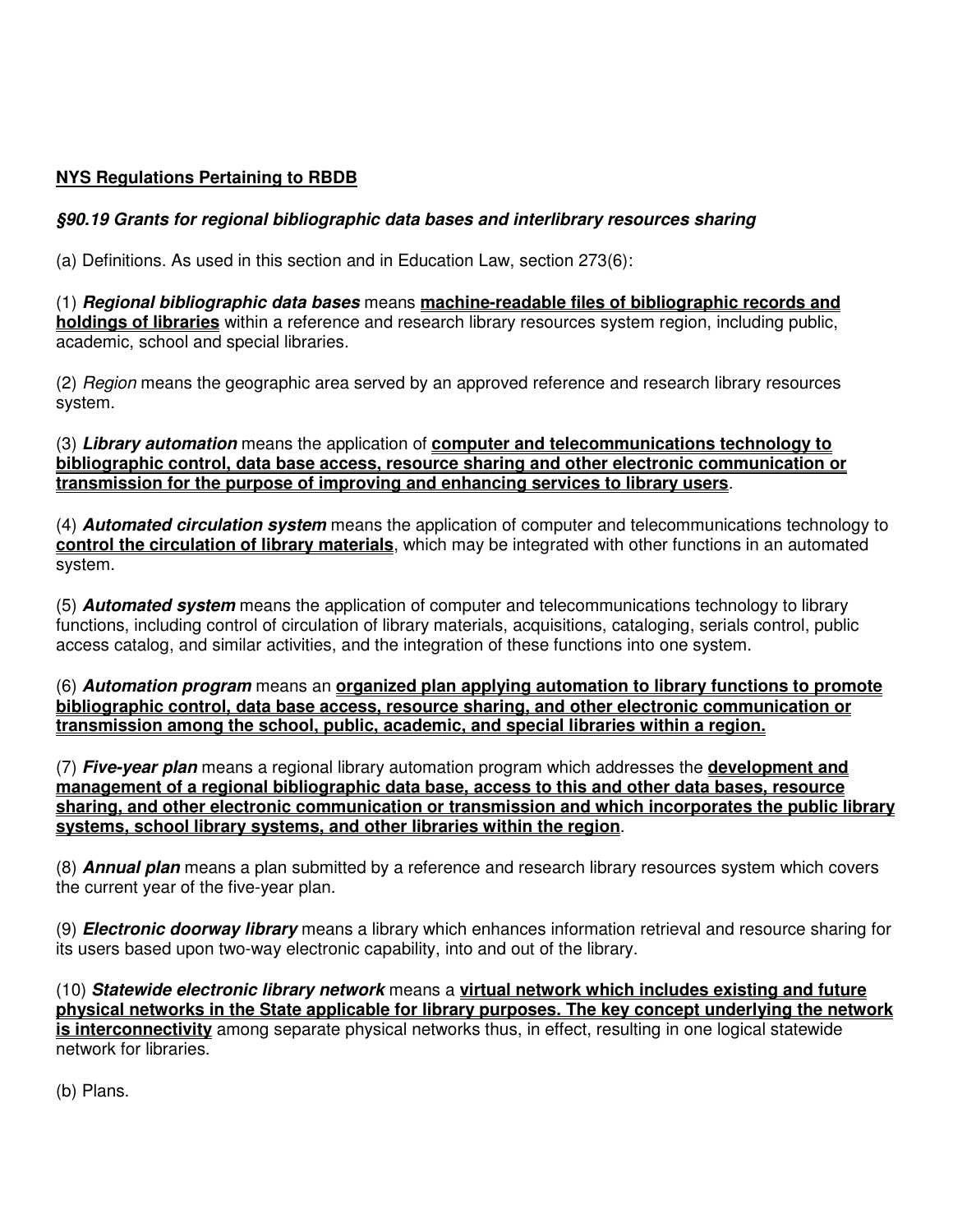(1) Each reference and research library resources system shall submit for approval a five-year plan for the regional bibliographic data bases and interlibrary resources sharing program pursuant to Education Law, section 273 (6)(b), in a form and by a date prescribed by the commissioner. Such plans shall **be developed and kept current through amendments made with the ongoing participation of libraries and library systems in the region**. Amendments to the five-year plan shall be in a form and submitted for approval by a date prescribed by the commissioner. The **board of trustees** of the reference and research library resources system shall **submit to the commissioner such evidence of participation of libraries and library systems** as he or she may require. Such participation shall include **consultation with an automation committee**, composed of representatives of all types of libraries and library systems in the region, which shall be established for such purpose.

(2) **An annual plan and budget**, consistent with the five-year plan for a regional automation program, shall be submitted by each reference and research library resources system seeking a grant pursuant to Education Law, section 273(6)(a)(1). Such annual plans and budgets shall be developed in **consultation with and the ongoing participation of an automation committee** representative of all types of libraries and library systems in the region and shall be submitted in a form and in accordance with a timetable prescribed by the commissioner.

(3) For each public library system seeking a grant pursuant to Education Law section  $273(6)(a)(2)$ , an acceptable plan for an automation program shall be the approved plan referred to in Education Law section 273(1).

(c) Elements of a five-year plan. Five-year plans and amendments shall provide a **description of current library automation in the region, of library automation needs and of proposed actions**, and shall include, but need not be limited to:

(1) the **number of machine-readable bibliographic records and holdings** already in existence in the region, and the number of bibliographic records and holdings **to be converted to machine-readable form**;

(2) a description of the means **of maintaining and updating bibliographic data bases**;

(3) a description of the means of **accessing bibliographic and other data bases** including any interfaces between or among data bases, and the availability of materials represented in these data bases;

(4) a description of the process and **mechanisms used to share or obtain resources**, the **effect on resource sharing or usage patterns**, and **a description of electronic communication or transmission used** for these or other purposes;

(5) a description of **regional library automation goals and objectives for the five-year period**, including the anticipated progress during this period toward enabling all libraries in the region to become electronic doorway libraries;

(6) a **year-by-year projection of library automation activities**, which in years two through five of the plan may be revised or expanded through amendments;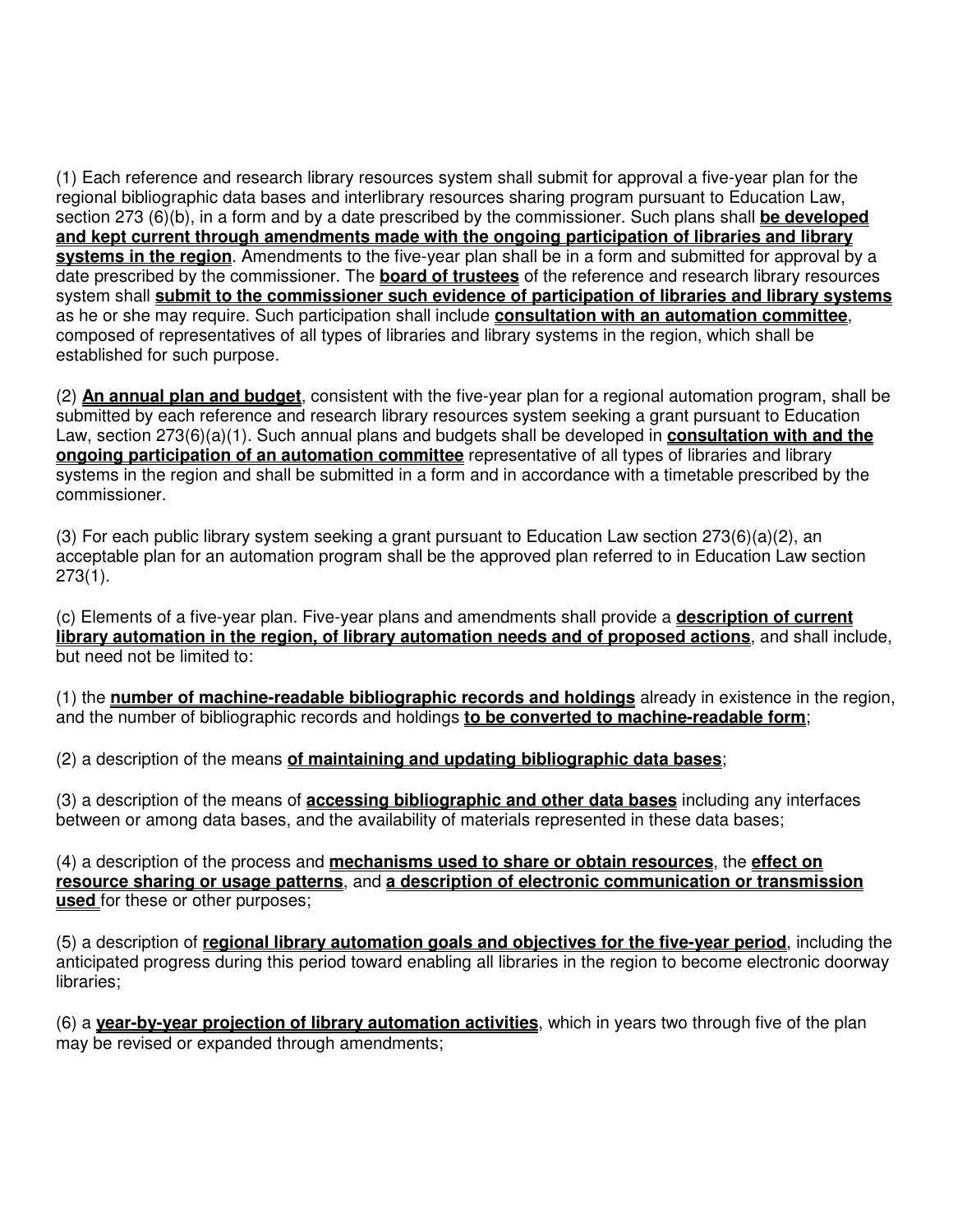(7) **evidence that all types of libraries and library systems in the region participated in the development** of the plan, and that the plan takes into account the automation needs of and is equitable for all types of libraries and library systems;

(8) evidence that the **plan will improve the quality of library service** available to residents of the region;

(9) methods of and participants involved **in monitoring and evaluating accomplishments**.

(d) Criteria for approval of plans, amendments, annual plans and budgets. Approval of five-year plans, amendments, annual plans, and budgets shall be based on the following criteria:

(1) the **goals and objectives** of the automation program;

(2) the **comprehensiveness of the plan including the number and types of participants, the number of records and holdings and type(s) and subject area(s) of materials to be converted, and the activities other than conversion of records and holdings**;

(3) **how bibliographic or other data will be accessed and the anticipated increase in resource sharing or change in usage patterns**;

(4) the potential for **stimulating cooperation among libraries**, and the importance to intersystem and inter-type library resource sharing;

(5) the impact on **enabling libraries to become electronic doorway libraries or to expand upon existing electronic doorway library services** provided or obtained on or through the Statewide Electronic Library Network;

(6) activities involving **professional development, education, and training**;

(7) the **cost(s) to implement**;

(8) the **libraries participating** in and/or benefiting from each project, and the impact on service to users of these libraries;

(9) **the specificity and supporting data provided, including the staffing required** and processes to be followed in carrying out the proposed projects;

(10) the adequacy of **the evaluation procedures** used to measure achievement of the stated goals and objectives, including the participants involved.

(e) Standards and requirements for library automation projects.

(1) Bibliographic records and holdings and telecommunications-interoperability procedures shall be created and maintained in a form which, in the determination of the commissioner, **assures regional and intersystem statewide compatibility**.